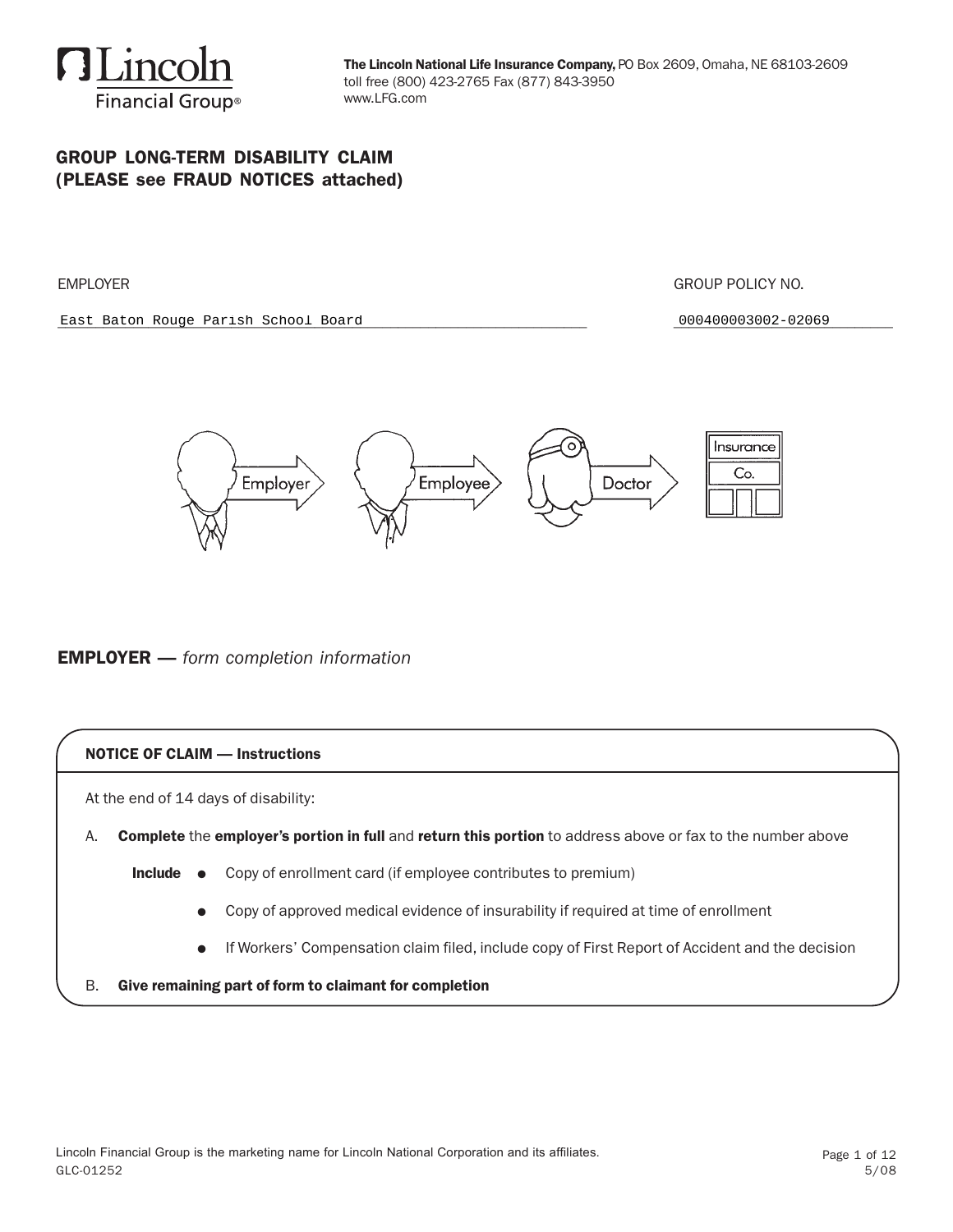# Long-Term Disability Claim Employer's Statement

| To Be Completed By The Employer                                                                                                         |                                                                    |                                                  |                                                                                 |                       |                                                        |
|-----------------------------------------------------------------------------------------------------------------------------------------|--------------------------------------------------------------------|--------------------------------------------------|---------------------------------------------------------------------------------|-----------------------|--------------------------------------------------------|
| This claim is for (Employee's Name and Address)                                                                                         |                                                                    |                                                  | <b>Social Security Number</b>                                                   |                       | Date of Birth                                          |
| A. Information about the employer                                                                                                       |                                                                    |                                                  |                                                                                 |                       |                                                        |
| Company's Name                                                                                                                          |                                                                    |                                                  | <b>Group Policy Number</b>                                                      |                       | <b>Class Number</b>                                    |
| East Baton Rouge Parish School Board                                                                                                    |                                                                    |                                                  | 000400003002-01069                                                              |                       |                                                        |
| Address (Street, City, State, Zip)                                                                                                      |                                                                    |                                                  | Telephone: (225) 922-5650                                                       |                       |                                                        |
| 1050 South Foster Dr. Baton Rouge LA, 70821                                                                                             |                                                                    |                                                  | Fax: (225) 928-4392                                                             |                       |                                                        |
| Name and address of division where employee works (if different from above)                                                             |                                                                    |                                                  | Telephone:                                                                      |                       |                                                        |
|                                                                                                                                         |                                                                    |                                                  | Fax:                                                                            |                       |                                                        |
| <b>B.</b> Information about the employee                                                                                                |                                                                    |                                                  |                                                                                 |                       |                                                        |
| Date employee was hired                                                                                                                 | Date employee became insured under this plan?                      |                                                  |                                                                                 |                       | What was the employee's regularly scheduled work week? |
| (Month, Day, Year)                                                                                                                      | Date employee became insured under prior plan?                     |                                                  | hours per week                                                                  |                       | hours per day                                          |
| C. Information needed for withholding and reporting taxes                                                                               |                                                                    |                                                  |                                                                                 |                       |                                                        |
| Does employee contribute post-tax dollars toward the premium? $\Box$ Yes $\Box$ No If yes, what percent is paid by the employee?        |                                                                    |                                                  |                                                                                 |                       | %                                                      |
| If you leave this section blank, we will assume it is 100% employer contribution and calculate FICA taxes accordingly.                  |                                                                    |                                                  |                                                                                 |                       |                                                        |
| D. Information about the claim                                                                                                          |                                                                    |                                                  |                                                                                 |                       |                                                        |
| Were there any changes to the employee's job responsibilities due to the disabling condition before the employee became fully disabled? |                                                                    |                                                  |                                                                                 |                       |                                                        |
| $\Box$ Yes $\Box$ No If yes, what were the changes and when were they made?                                                             |                                                                    |                                                  |                                                                                 |                       |                                                        |
|                                                                                                                                         |                                                                    |                                                  |                                                                                 |                       |                                                        |
|                                                                                                                                         |                                                                    |                                                  |                                                                                 |                       |                                                        |
| What was the employee's permanent job on his or her last day at work?                                                                   |                                                                    |                                                  |                                                                                 |                       | How long had the employee been in this job?            |
|                                                                                                                                         |                                                                    |                                                  | On that day, did the employee work a full day?                                  |                       |                                                        |
| Last day employee actually worked                                                                                                       |                                                                    | Yes $\blacksquare$ No                            |                                                                                 |                       |                                                        |
| (Month, Day, Year)<br>Why did employee stop working?                                                                                    |                                                                    |                                                  | If no, how many hours were worked?<br>Is the employee's condition work related? |                       |                                                        |
|                                                                                                                                         |                                                                    |                                                  | $\blacksquare$ Yes $\blacksquare$ No                                            |                       |                                                        |
| Has a claim been filed with Workers' Compensation?                                                                                      |                                                                    |                                                  |                                                                                 |                       |                                                        |
| $\blacksquare$ Yes $\blacksquare$ No                                                                                                    | If yes, send initial report of illness or injury and award notice. |                                                  |                                                                                 |                       |                                                        |
| Name, address and telephone number of your compensation carrier                                                                         |                                                                    |                                                  |                                                                                 |                       |                                                        |
|                                                                                                                                         |                                                                    |                                                  |                                                                                 |                       |                                                        |
| Name, address and telephone number of your medical insurance carrier                                                                    |                                                                    |                                                  |                                                                                 |                       |                                                        |
|                                                                                                                                         |                                                                    |                                                  |                                                                                 |                       |                                                        |
| E. Information about your pension plan (do not complete for maternity claim)                                                            |                                                                    |                                                  |                                                                                 |                       |                                                        |
| Do you have a pension plan?                                                                                                             | If yes, what type?                                                 | Defined benefit                                  | 401(k)                                                                          | Other: (specify)<br>П |                                                        |
| $\blacksquare$ Yes $\blacksquare$ No                                                                                                    |                                                                    | Defined contribution                             | Profit sharing                                                                  |                       |                                                        |
| Is the employee eligible for your pension plan?                                                                                         |                                                                    |                                                  | If eligible, does the employee participate?                                     |                       |                                                        |
| $\sqrt{\ }$ Yes $\sqrt{\ }$ No<br>If no, why?                                                                                           |                                                                    | $\blacksquare$ Yes $\blacksquare$ No If no, why? |                                                                                 |                       |                                                        |
| If the employee is participating, when is he or she eligible for benefits under the plan? (Month, Day, Year)                            |                                                                    |                                                  |                                                                                 |                       |                                                        |
|                                                                                                                                         |                                                                    |                                                  |                                                                                 |                       |                                                        |
|                                                                                                                                         |                                                                    |                                                  |                                                                                 |                       |                                                        |
| NOTE: If any portion of this pension benefit is attributable to the employee's contribution, please provide details including the       |                                                                    |                                                  |                                                                                 |                       |                                                        |
| percentage of his/her contribution to the total contribution. This should include a copy of the contract.                               |                                                                    |                                                  |                                                                                 |                       |                                                        |
| F. Information about your rehire or return-to-work policies                                                                             |                                                                    |                                                  |                                                                                 |                       |                                                        |
| Does your company have a rehire or return-to-work policy for disabled employees?                                                        |                                                                    |                                                  |                                                                                 |                       |                                                        |
| $\blacksquare$ Yes $\blacksquare$ No                                                                                                    |                                                                    |                                                  |                                                                                 |                       |                                                        |
| What is the name and title of the manager we should contact if we identify a rehabilitation or return-to-work option?                   |                                                                    |                                                  |                                                                                 |                       |                                                        |
|                                                                                                                                         |                                                                    |                                                  |                                                                                 |                       |                                                        |
| G. Information about the employee's salary                                                                                              |                                                                    |                                                  |                                                                                 |                       |                                                        |
| The employee (Check all that apply)                                                                                                     |                                                                    |                                                  |                                                                                 |                       |                                                        |
| $\Box$ is paid hourly (what is the hourly rate?) \$                                                                                     |                                                                    | is salaried                                      | $\blacksquare$ receives commissions                                             |                       | receives bonuses                                       |
| Will employee file for disability benefits provided by any employer/employee labor management, state disability or union welfare plan?  |                                                                    |                                                  |                                                                                 |                       |                                                        |
| $\Box$ Yes $\Box$ No If yes, what is the weekly amount? \$                                                                              |                                                                    | When do benefits begin?                          |                                                                                 | End?                  |                                                        |
| Is this employee eligible for salary continuation?                                                                                      |                                                                    |                                                  |                                                                                 |                       |                                                        |
| Yes No If yes, what is the weekly amount? \$                                                                                            |                                                                    | When do benefits begin?                          |                                                                                 | End?                  |                                                        |
| (Continued on next page)                                                                                                                |                                                                    |                                                  |                                                                                 |                       |                                                        |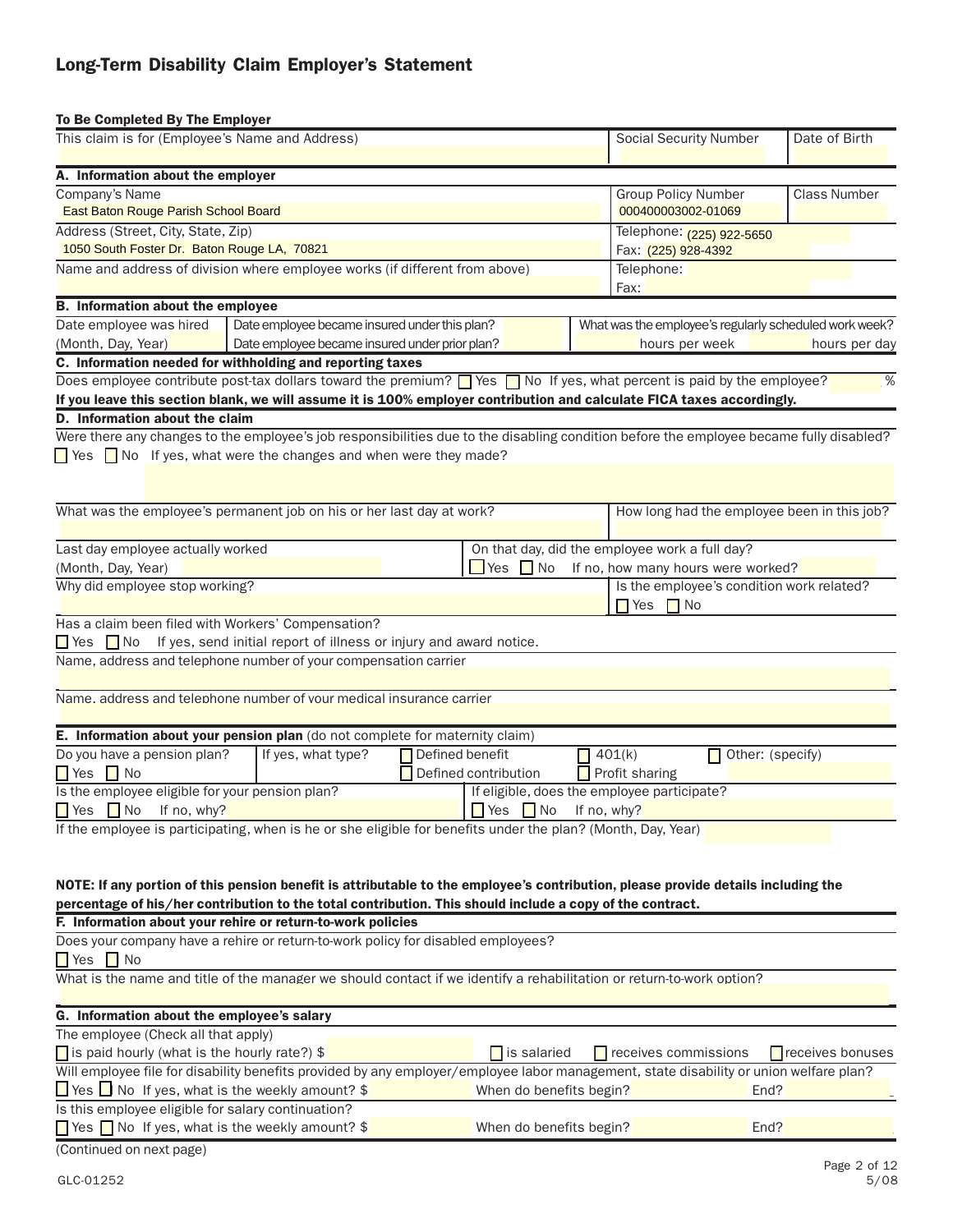#### Reporting the employee's basic monthly earnings

Find the definition of basic monthly earnings that matches your contract for this employee and follow the instructions given.

#### Definitions of Basic Monthly Earnings

- a. salary only (no commissions, bonuses, etc.), complete question 1 below
- b. previous year's W-2 form, complete question 5 below (attach W-2)
- c. sole proprietor, complete question 8 below
- d. previous year's K-1 form, complete question 6 below (attach K-1)
- e. salary and commissions, complete questions 1 and 3 below
- f. salary, commissions and bonuses, complete questions 1, 3 and 4 below
- g. salary and deferred compensation, complete questions 1 and 2 below
- h. salary, deferred compensation and commissions, complete questions 1, 2 and 3 below
- i. salary, deferred compensation, commissions and bonuses, complete questions 1, 2, 3 and 4 below
- j. salary and K-1 earnings, complete questions 1 and 6 below
- k. W-2 with deferred compensation, complete questions 2 and 5 below
- l. partnership agreement, complete question 7 below
- m. teacher's contract, complete question 1 below
- n. any other definition, complete question 9 below

|                                                                                                              | <b>H. Required Attachments and Signature</b>                                                                                                                                                                                                                                                         |   |  |  |  |  |  |
|--------------------------------------------------------------------------------------------------------------|------------------------------------------------------------------------------------------------------------------------------------------------------------------------------------------------------------------------------------------------------------------------------------------------------|---|--|--|--|--|--|
|                                                                                                              | If earnings are based on salary as expressed on a particular document, send us a copy of the document.                                                                                                                                                                                               | 9 |  |  |  |  |  |
|                                                                                                              | 9) For definitions other than those above, calculate the monthly earnings as they are defined in your contract.                                                                                                                                                                                      |   |  |  |  |  |  |
|                                                                                                              | 8) As of the last day the employee worked, what was the sole proprietor's annual net profit (1040 Schedule C<br>gross income minus total deductions minus depreciation) averaged over the 3 years immediately preceding<br>the disability or the period of sole proprietorship if less than 3 years? | 8 |  |  |  |  |  |
|                                                                                                              | partnership agreement in effect? (Do not include dividends, interest or return of capital) \$                                                                                                                                                                                                        | 7 |  |  |  |  |  |
|                                                                                                              | 7) As of the last day the employee worked, what were the budgeted annual earnings as determined by the written                                                                                                                                                                                       |   |  |  |  |  |  |
|                                                                                                              | 6) What were the employee's earnings as shown on the K-1 form of the year immediately preceding the disability?                                                                                                                                                                                      | 6 |  |  |  |  |  |
|                                                                                                              | 5) What were the employee's earnings as shown on the W-2 form of the year immediately preceding the disability?                                                                                                                                                                                      | 5 |  |  |  |  |  |
|                                                                                                              | 12 months) immediately preceding the last day worked? \$<br>. Divide this number by 12,<br>or the length of employment if less than 12 months, to find the average monthly bonuses.                                                                                                                  | 4 |  |  |  |  |  |
|                                                                                                              | 4) How much had the employee received in bonuses in the 12 months (or the period of employment if less than                                                                                                                                                                                          |   |  |  |  |  |  |
|                                                                                                              | than 12 months) immediately preceding the last day worked? $\frac{1}{2}$<br>Divide this number by<br>12, or the length of employment if less than 12 months, to find the average monthly commissions.                                                                                                | 3 |  |  |  |  |  |
|                                                                                                              | 3) How much had the employee received in commissions in the 12 months (or the period of employment if less                                                                                                                                                                                           |   |  |  |  |  |  |
|                                                                                                              | 2) On the last day the employee worked, what was his or her monthly pre-tax contribution to your deferred<br>compensation plan?                                                                                                                                                                      | 2 |  |  |  |  |  |
|                                                                                                              | multiply weekly salary by 52 and divide by 12. Teachers divide annual salary by 12)                                                                                                                                                                                                                  | 1 |  |  |  |  |  |
| 1) On the last day employee worked, what was his or her basic monthly salary? (Divide annual salary by 12 or |                                                                                                                                                                                                                                                                                                      |   |  |  |  |  |  |

If the employee contributes to the premiums, attach a copy of the enrollment form.

If salary is based on a W-2, K-1, 1099, or a similar document, attach a copy of the document.

If you have medical information from the employee's file relating to this disability, please attach copies.

If a workers' compensation claim is filed, send initial report of injury or illness and award notice.

Name of person completing this form (If this claim is approved for disability benefits, the benefit check will be sent to the employee with a carbon copy to you.)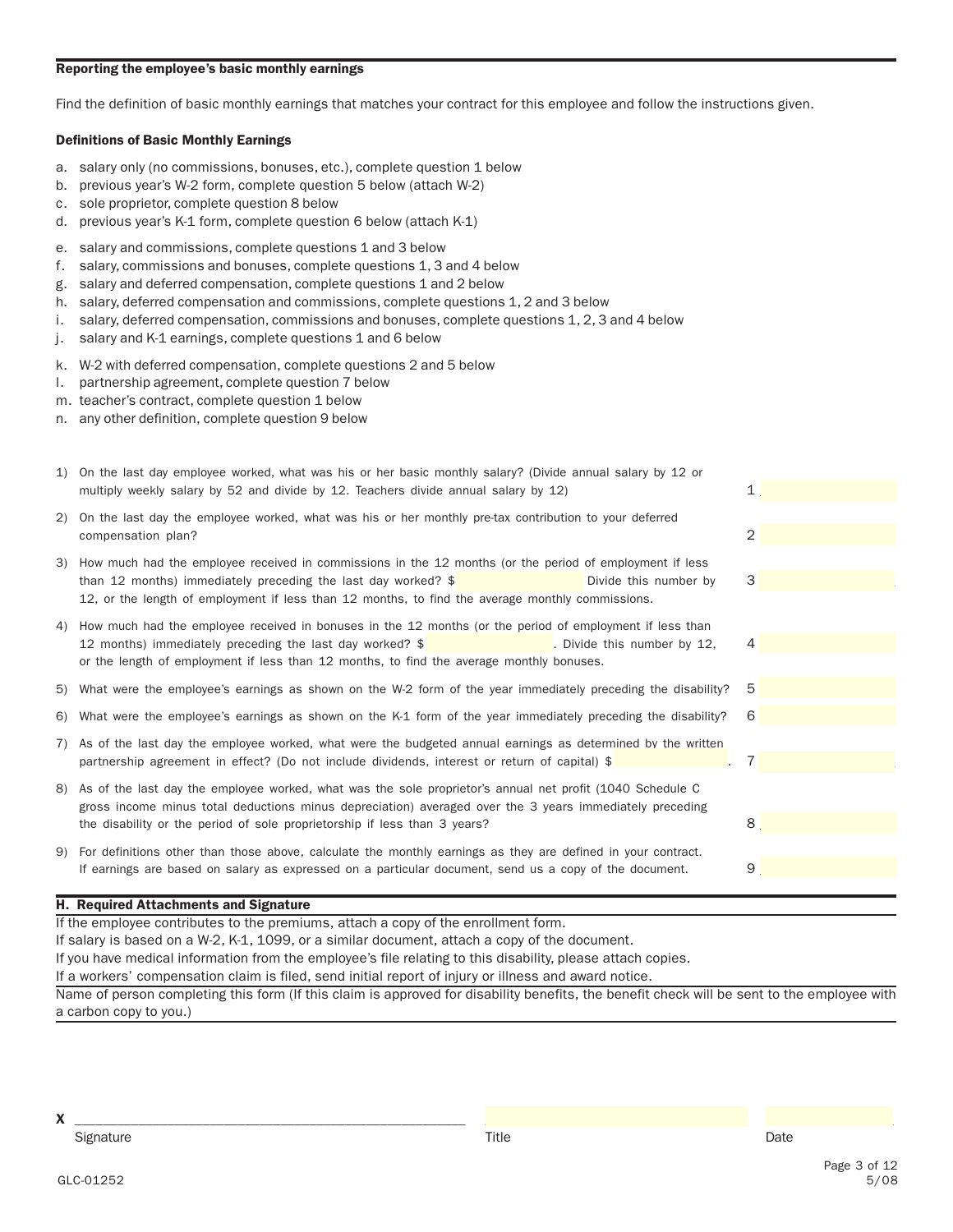#### To Be Completed By The Employee's Supervisor

| This claim is for (Employee's Name)                                                                                                                                                                                                                                                                                                                          |                          |                                                                    |                                          |                                                    |                                   |
|--------------------------------------------------------------------------------------------------------------------------------------------------------------------------------------------------------------------------------------------------------------------------------------------------------------------------------------------------------------|--------------------------|--------------------------------------------------------------------|------------------------------------------|----------------------------------------------------|-----------------------------------|
| <b>Employee's Social Security Number</b>                                                                                                                                                                                                                                                                                                                     |                          |                                                                    |                                          | Date of Disability (Month. Dav. Year)              |                                   |
| A. General information about the employee's job                                                                                                                                                                                                                                                                                                              |                          |                                                                    |                                          |                                                    |                                   |
| Job Title                                                                                                                                                                                                                                                                                                                                                    |                          |                                                                    |                                          | Minimum education or training required             |                                   |
| Does the employee perform supervisory functions?<br>$\Box$ Yes $\Box$ No If yes, how many people are supervised? $\Box$                                                                                                                                                                                                                                      |                          |                                                                    |                                          | Describe job duties.                               |                                   |
| Check the items below that relate to the employee's job. Use these definitions for the frequency of occurrence:<br><b>Occasionally</b> means the person does the activity up to 33% of the time.<br>Frequently means the person does the activity 34% to 66% of the time.<br><b>Continuously</b> means the person does the activity 67% to 100% of the time. |                          |                                                                    |                                          |                                                    |                                   |
| Relate to others<br>Written and verbal communication<br>Reasoning, math and language<br>Makes independent judgments                                                                                                                                                                                                                                          |                          | <b>Occasionally</b>                                                | <b>Frequently</b><br><b>Continuously</b> |                                                    |                                   |
| Which of the following describe the employee's working environment? Check all that apply.<br>Unprotected heights<br>Being near moving machinery<br>Is the employee required to travel?                                                                                                                                                                       |                          | Changes in temperature or humidity<br>Driving automotive equipment |                                          | Other hazards                                      | Exposure to dust, fumes and gases |
| If yes, complete the following information:<br>$Yes$ No                                                                                                                                                                                                                                                                                                      |                          |                                                                    |                                          |                                                    |                                   |
| How does the employee travel? (Automobile, plane, train, etc.)                                                                                                                                                                                                                                                                                               |                          |                                                                    |                                          |                                                    |                                   |
| Where does the employee travel?                                                                                                                                                                                                                                                                                                                              |                          |                                                                    |                                          | What percent of the time does the employee travel? |                                   |
| B. Information about the physical aspects of the employee's job                                                                                                                                                                                                                                                                                              |                          |                                                                    |                                          |                                                    |                                   |
| Check the items below that relate to the employee's job and complete the information requested. Use these definitions for the frequency of occurrence:                                                                                                                                                                                                       |                          |                                                                    |                                          |                                                    |                                   |
| <b>Occasionally</b> means the person does the activity up to 33% of the time.                                                                                                                                                                                                                                                                                |                          |                                                                    |                                          |                                                    |                                   |
| Frequently means the person does the activity 34% to 66% of the time.                                                                                                                                                                                                                                                                                        |                          |                                                                    |                                          |                                                    |                                   |
| <b>Continuously</b> means the person does the activity 67% to 100% of the time.                                                                                                                                                                                                                                                                              |                          |                                                                    |                                          |                                                    |                                   |
| <b>Activity</b>                                                                                                                                                                                                                                                                                                                                              |                          | <b>Frequency of Occurrence</b>                                     |                                          |                                                    |                                   |
|                                                                                                                                                                                                                                                                                                                                                              | <b>Occasionally</b>      | <b>Frequently</b>                                                  | <b>Continuously</b>                      |                                                    |                                   |
| $\Box$ Standing<br><b>Walking</b><br><b>□</b> Sitting<br>Balancing                                                                                                                                                                                                                                                                                           |                          |                                                                    |                                          |                                                    |                                   |
| Stooping<br>Kneeling<br>Crouching<br><b>Crawling</b>                                                                                                                                                                                                                                                                                                         |                          |                                                                    |                                          |                                                    |                                   |
| Reaching/working overhead<br>Climbing:<br><b>Stairs</b>                                                                                                                                                                                                                                                                                                      |                          |                                                                    |                                          |                                                    |                                   |
| Number of stairs:<br>Ladders<br>Height of Ladder:                                                                                                                                                                                                                                                                                                            | $\overline{\phantom{0}}$ |                                                                    | П                                        | <b>Describe Activity</b>                           | Weight                            |
| Pushing<br>Pulling<br>Lifting/carrying                                                                                                                                                                                                                                                                                                                       |                          |                                                                    |                                          |                                                    | lbs.<br>lbs.<br>lbs.              |

(Continued on next page)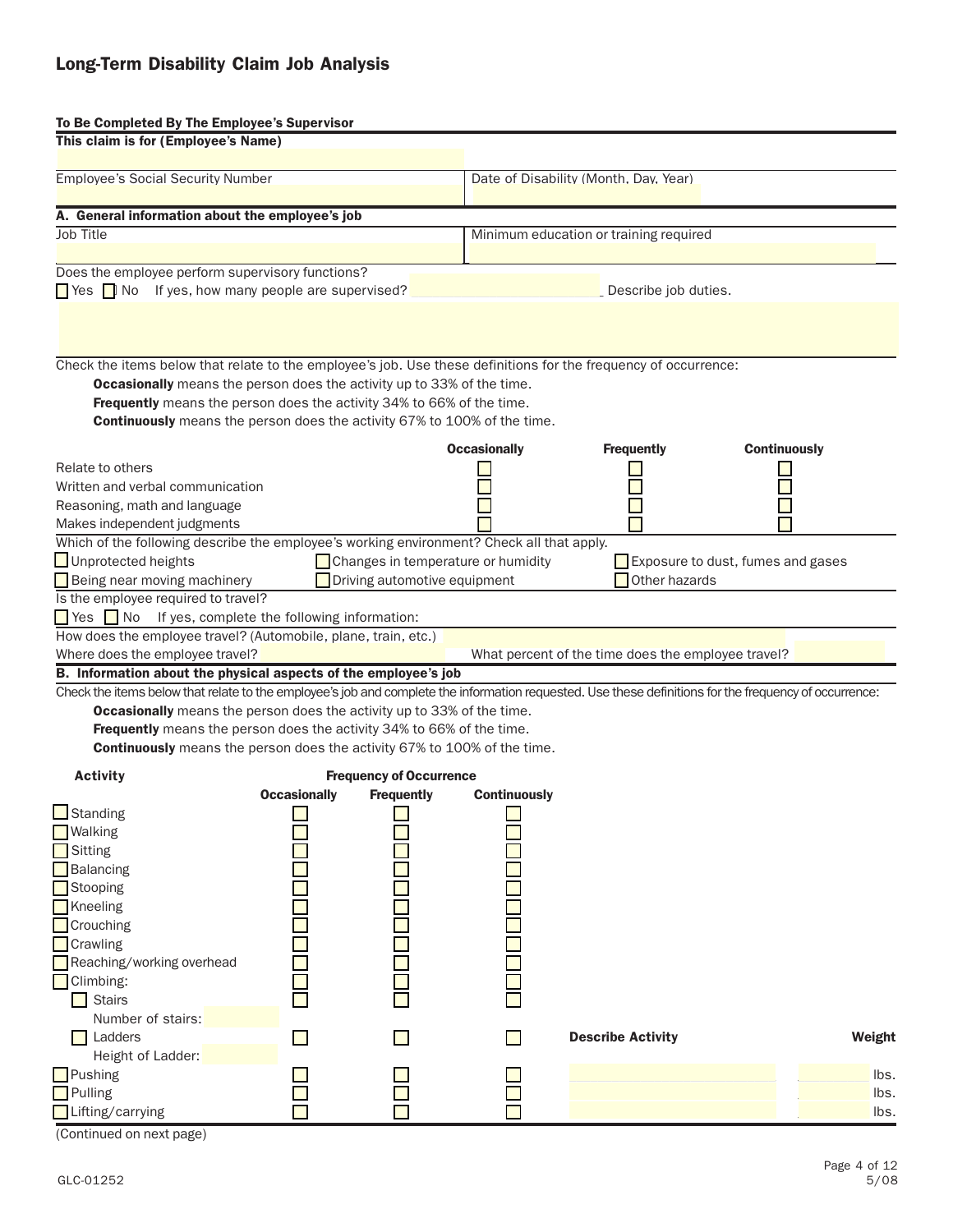| Can the job be performed by alternating sitting and standing?                                                                    |          |                   |
|----------------------------------------------------------------------------------------------------------------------------------|----------|-------------------|
| <b>Nes</b> No                                                                                                                    |          |                   |
| Does the job require using the feet to operate foot controls?                                                                    |          |                   |
| $\blacksquare$ Yes $\blacksquare$ No If yes, on what type of equipment?                                                          |          |                   |
| How important is good vision in the job?                                                                                         |          |                   |
|                                                                                                                                  |          |                   |
| What are the major tasks requiring use of one or both hands?                                                                     | One Hand | <b>Both Hands</b> |
|                                                                                                                                  |          |                   |
|                                                                                                                                  |          |                   |
|                                                                                                                                  |          |                   |
|                                                                                                                                  |          |                   |
| C. Information about the job as it relates to the disability                                                                     |          |                   |
| Can the job be modified to accommodate the disability either temporarily or permanently?                                         |          |                   |
| $\blacksquare$ Yes $\blacksquare$ No<br>If yes, explain                                                                          |          |                   |
|                                                                                                                                  |          |                   |
|                                                                                                                                  |          |                   |
| Is it possible to offer the employee assistance in doing the job (through use of technology or personal assistance for example)? |          |                   |
| If yes, explain<br>$\blacksquare$ Yes $\blacksquare$ No                                                                          |          |                   |
|                                                                                                                                  |          |                   |
|                                                                                                                                  |          |                   |
| D. Attachments and Signature (Attach a copy of the employee's job description)                                                   |          |                   |
| Name of person completing this form                                                                                              |          |                   |
|                                                                                                                                  |          |                   |
|                                                                                                                                  |          |                   |
|                                                                                                                                  |          |                   |

| $\overline{\phantom{a}}$<br>$\lambda$ | _________________ |           |     |      |
|---------------------------------------|-------------------|-----------|-----|------|
|                                       | Signature         | Title     |     | Date |
|                                       |                   | Telephone | Fax |      |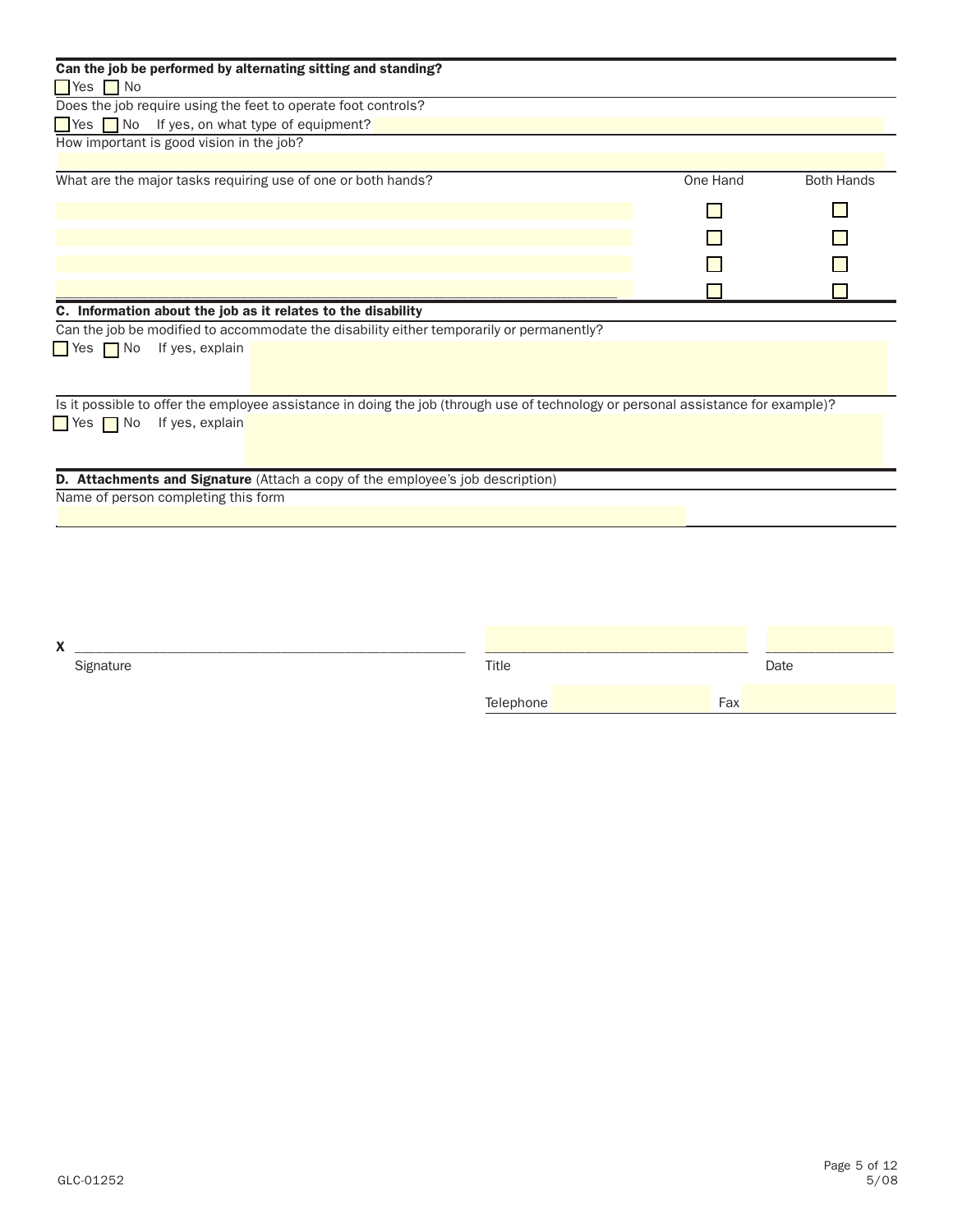

## GROUP LONG-TERM DISABILITY CLAIM APPLICATION



### EMPLOYEE — *form completion information*

### APPLICATION FOR GROUP LTD — Instructions

A. Complete and sign the authorization on the reverse side of this page. This will allow our insurance carrier or their representative to secure additional information (if necessary) to make a decision on your request for benefit payments (do not detach).

B. Complete employee claim statement in full.

- C. Give this authorization and attached claim application to the physician treating you (if more than one, obtain other forms for completion from employer). Instruct your attending physician to send his statement along with yours to the insurance carrier.
- D. When those forms are received by the Insurance Company, they will advise you of your eligibility for benefits or of any additional information that may be needed.

Do Not Detach

Attach ● A copy of Social Security and other income entitlement awards (or forward when received)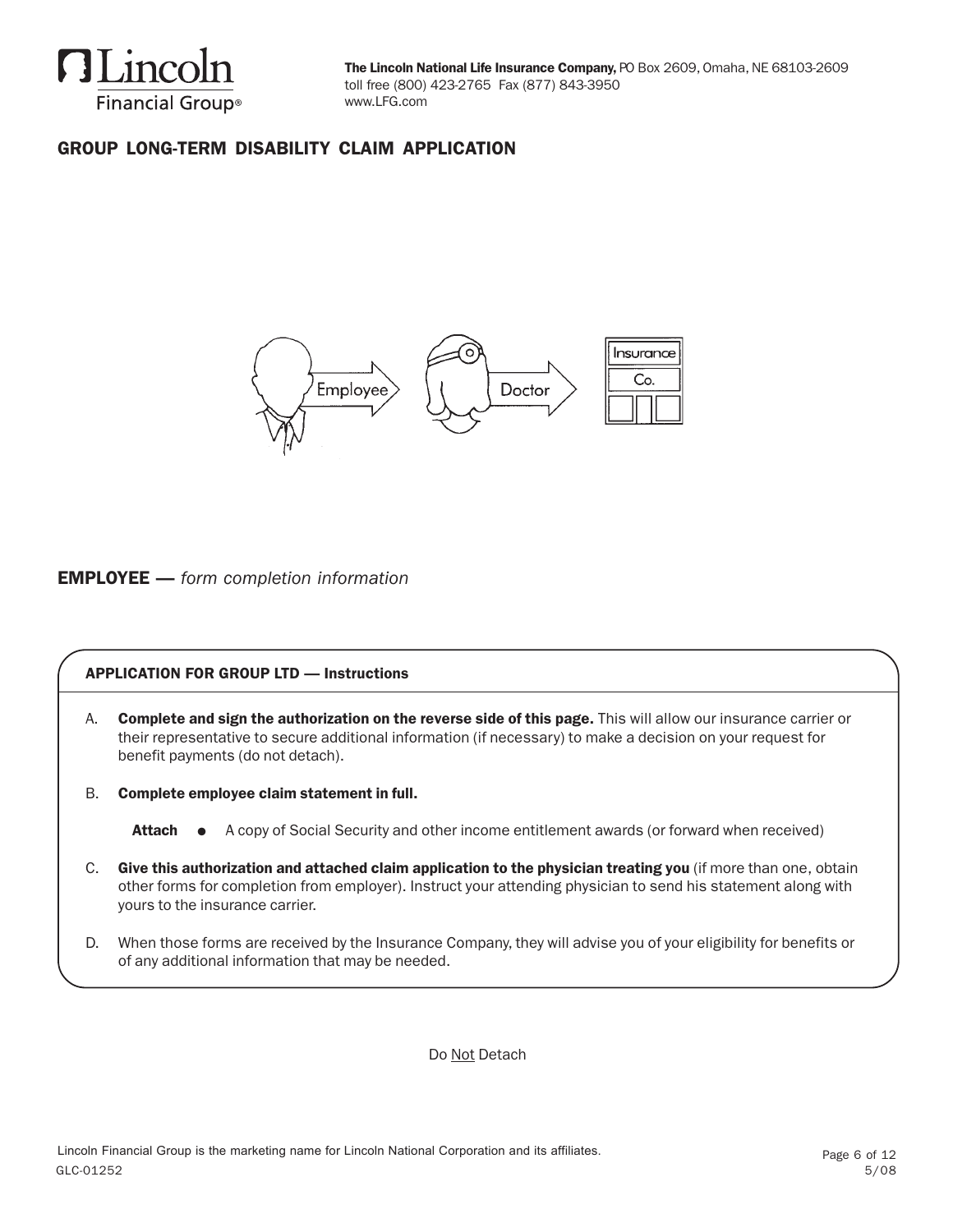

### AUTHORIZATION FOR RELEASE OF INFORMATION

1. I (the undersigned) authorize any physician, medical professional, pharmacist or other provider of health care services, hospital, clinic, other medical or medically related facility; insurance or reinsurance company; government agency; department of labor; acquaintance; group policyholder; employer; or policy or benefit plan administrator to release information from the records of:

| Claimant/Patient Name: |        |                         |          |
|------------------------|--------|-------------------------|----------|
|                        | (Last) | (First)                 | (Middle) |
| Date of Birth:         |        | Social Security Number: |          |

- 2. Information to be released:
	- data or records regarding my medical history, treatment, prescriptions, consultations, [including medical and psychological reports, records, charts, notes (excluding psychotherapy notes), x-rays, films or correspondence, and any medical condition I may now have or have had];
	- any information regarding insurance coverage; and
	- any information, data or records regarding my activities (including records relating to my Social Security, Workers' Compensation, Retirement Income, financial, earnings and employment history).
- 3. Information to be released to: The Lincoln National Life Insurance Company

- PO Box 2609 Omaha, NE 68103-2609
- 4. I understand the information obtained by use of this Authorization will be used by The Lincoln National Life Insurance Company ("Company") to evaluate my claim for disability benefits. The Company will only release such information:
	- to its reinsurer, or other persons or organizations performing business or legal services in connection with my claim(s); or
	- as otherwise may be required by law or as I may further authorize.

I further understand that refusal to sign this Authorization may result in the denial of benefits.

- 5. I understand the information used or disclosed may be subject to re-disclosure by the recipient and may no longer be protected by federal law. For Colorado claims, the disclosed information may not be redisclosed or reused by the recipient under Colorado law.
- 6. I understand that I may revoke this Authorization in writing at any time, except to the extent:
	- 1) the Company has taken action in reliance on this Authorization; or
	- 2) the Company is using this Authorization in connection with a contestable claim.

If written revocation is not received, this Authorization will be considered valid for a period of time not to exceed 24 months from the date of my signature below. To initiate revocation of this Authorization, direct all correspondence to the Company at the above address.

- 7. A photocopy of this Authorization is to be considered as valid as the original.
- 8. I understand I am entitled to receive a copy of this Authorization.

### SIGNATURE: \_\_\_\_\_\_\_\_\_\_\_\_\_\_\_\_\_\_\_\_\_\_\_\_\_\_\_\_\_\_\_\_\_\_\_\_\_\_\_\_\_\_\_\_\_ DATE: \_\_\_\_\_\_\_\_\_\_\_\_\_\_\_\_\_\_\_\_\_\_\_\_\_\_\_\_\_\_\_\_\_\_\_\_

Claimant/legal representative (Nearest relative, legal guardian, or appointed representative to sign only if claimant/patient is a minor, legally incompetent, or deceased.) Power of attorney or guardianship must be attached.

PRINT NAME:

Relationship to Claimant/Patient of personal/legal representative signing for Claimant/Patient:

ADDRESS: \_\_\_\_\_\_\_\_\_\_\_\_\_\_\_\_\_\_\_\_\_\_\_\_\_\_\_\_\_\_\_\_\_\_\_\_\_\_\_\_\_\_\_\_\_\_\_\_\_\_\_\_\_\_ PHONE NO: ( ) \_\_\_\_\_\_\_\_\_\_\_\_\_\_\_\_

(Street)

\_\_\_\_\_\_\_\_\_\_\_\_\_\_\_\_\_\_\_\_\_\_\_\_\_\_\_\_\_\_\_\_\_\_\_\_\_\_\_\_\_\_\_\_\_\_\_\_\_\_\_\_\_\_

(City) (State) (Zip Code)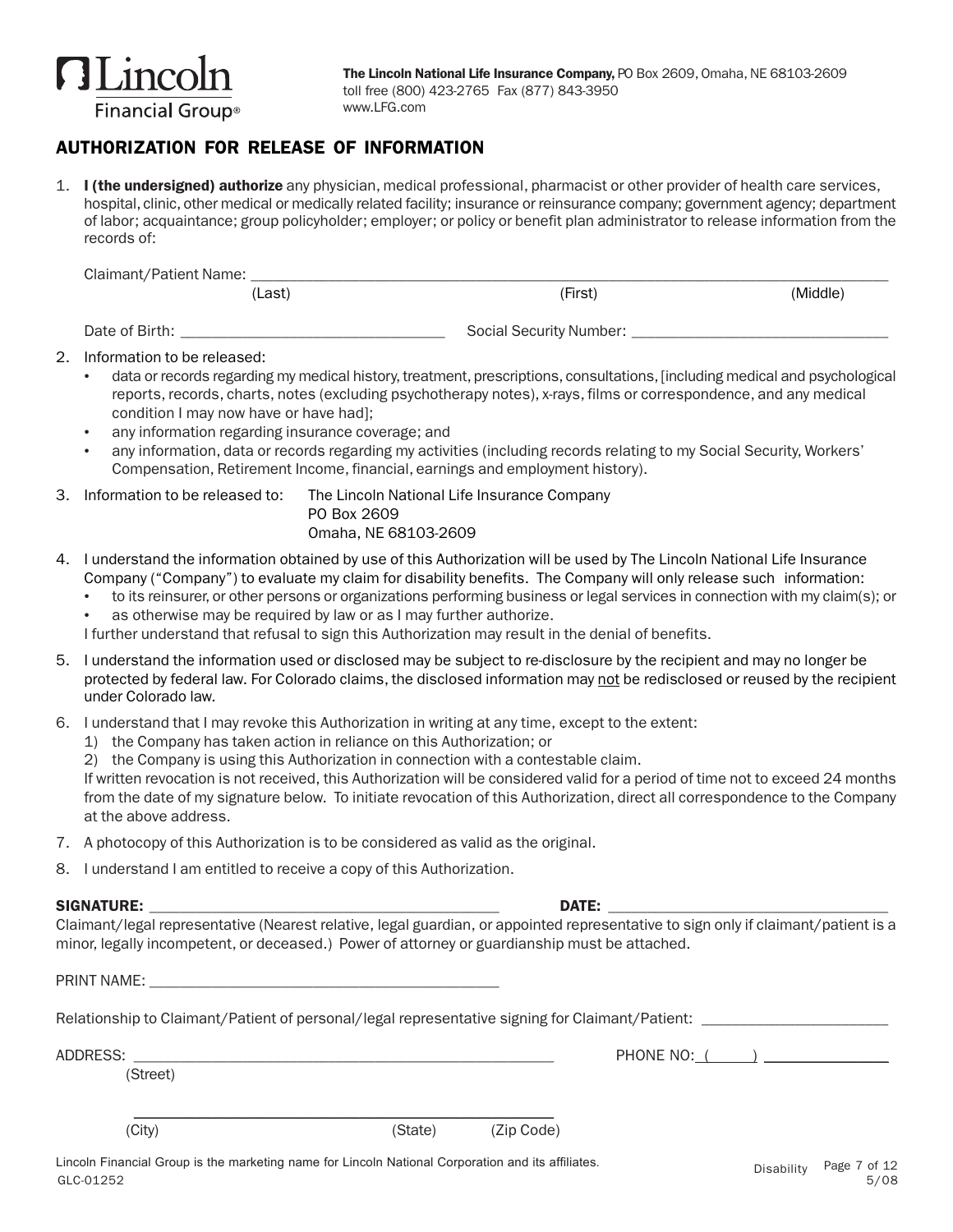### FRAUD NOTICES. For your protection, certain states require that the following notices appear on this form.

Alaska. A person who knowingly and with intent to injure, defraud, or deceive an insurance company files a claim containing false, incomplete or misleading information may be prosecuted under state law.

**California.** For your protection California law requires the following to appear on this form: Any person who knowingly presents a false or fraudulent claim for the payment of a loss is guilty of a crime and may be subject to fines and confinement in state prison.

**Colorado.** It is unlawful to knowingly provide false, incomplete, or misleading facts or information to an insurance company for the purpose of defrauding or attempting to defraud the company. Penalties may include imprisonment, fines, denial of insurance and civil damages. Any insurance company or agent of an insurance company who knowingly provides false, incomplete, or misleading facts or information to a policyholder or claimant for the purpose of defrauding or attempting to defraud the policyholder or claimant with regard to a settlement or award payable from insurance proceeds shall be reported to the Colorado Division of Insurance within the Department of Regulatory Agencies.

Delaware. Any person who knowingly, and with intent to injure, defraud or deceive any insurer, files a statement of claim containing any false, incomplete or misleading information is guilty of a felony.

**District of Columbia.** It is a crime to provide false or misleading information to an insurer for the purpose of defrauding the insurer or any other person. Penalties include imprisonment and/or fines. In addition, an insurer may deny insurance benefits if false information materially related to a claim was provided by the applicant.

Florida. Any person who knowingly and with intent to injure, defraud, or deceive any insurer files a statement of claim or application containing any false, incomplete, or misleading information is guilty of a felony of the third degree.

Idaho. Any person who knowingly, and with intent to defraud or deceive any insurance company, files a statement or claim containing any false, incomplete or misleading information is guilty of a felony.

Indiana. A person who knowingly and with intent to defraud an insurer files a statement of claim containing any false, incomplete, or misleading information commits a felony.

Kentucky. Any person who knowingly and with intent to defraud any insurance company or other person files a statement of claim containing any materially false information or conceals, for the purpose of misleading, information concerning any fact material thereto commits a fraudulent insurance act, which is a crime.

Louisiana. Any person who knowingly presents a false or fraudulent claim for payment of a loss or benefit or knowingly presents false information in an application for insurance is guilty of a crime and may be subject to fines and confinement in prison.

**Maine.** It is a crime to knowingly provide false, incomplete or misleading information to an insurance company for the purpose of defrauding the company. Penalties may include imprisonment, fines or a denial of insurance benefits.

Maryland. Any person who knowingly and willfully presents a false or fraudulent claim for payment of a loss or benefit or knowingly and willfully presents false information in an application for insurance is guilty of a crime and may be subject to fines and confinement in prison.

Minnesota. A person who files a claim with intent to defraud or helps commit a fraud against an insurer is guilty of a crime.

New Hampshire. Any person who, with a purpose to injure, defraud or deceive any insurance company, files a statement of claim containing any false, incomplete or misleading information is subject to prosecution and punishment for insurance fraud, as provided in RSA 638:20.

New Jersey. Any person who knowingly files a statement of claim containing any false or misleading information is subject to criminal and civil penalties.

New Mexico. Any person who knowingly presents a false or fraudulent claim for payment of a loss or benefit or knowingly presents false information in an application for insurance is guilty of a crime and may be subject to civil fines and criminal penalties.

New York. Any person who knowingly and with intent to defraud any insurance company or other person files an application for insurance or statement of claim containing any materially false information or conceals for the purpose of misleading, information concerning any fact material thereto commits a fraudulent insurance act, which is a crime and subject to a civil penalty not to exceed five thousand dollars and the stated value of the claim for each such violation.

**Ohio.** Any person who, with intent to defraud or knowing that he is facilitating a fraud against an insurer, submits an application or files a claim containing a false or deceptive statement is guilty of insurance fraud.

**Oklahoma.** Any person who knowingly, and with intent to injure, defraud or deceive any insurer, makes any claim for the proceeds of an insurance policy containing any false, incomplete or misleading information is guilty of a felony.

Pennsylvania. Any person who knowingly and with intent to defraud any insurance company or other person files an application for insurance or statement of claim containing any materially false information or conceals for the purpose of misleading, information concerning any fact material thereto commits a fraudulent insurance act, which is a crime and subjects such person to criminal and civil penalties.

Tennessee and Washington. It is a crime to knowingly provide false, incomplete or misleading information to an insurance company for the purpose of defrauding the company. Penalties include imprisonment, fines and denial of insurance benefits.

FOR ALL OTHER STATES EXCLUDING CONNECTICUT, KANSAS, AND VIRGINIA. A person may be committing insurance fraud, if he or she submits an application or claim containing a false or deceptive statement with intent to defraud (or knowing that he or she is helping to defraud) an insurance company.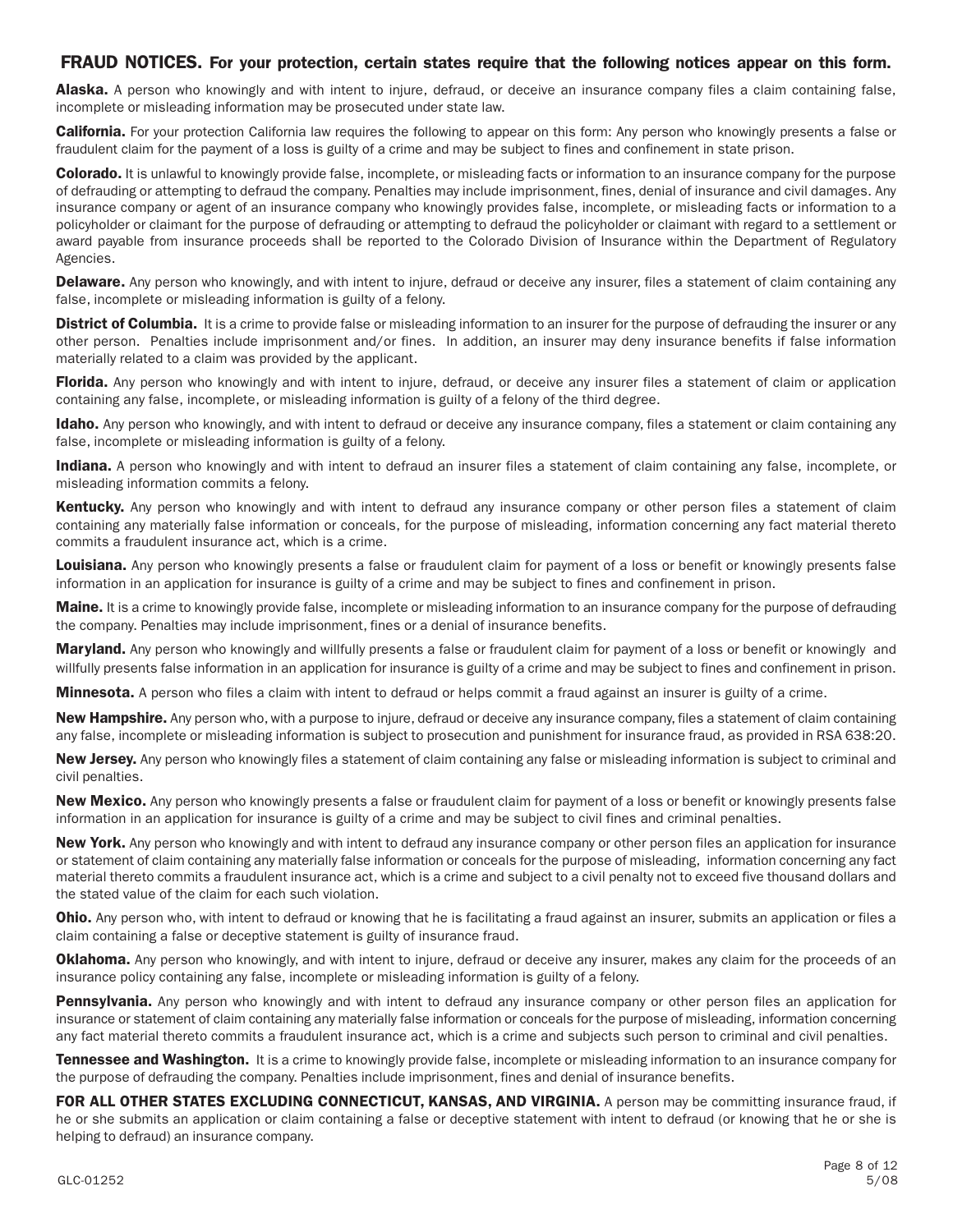# Long-Term Disability Claim Employee's Statement

### To Be Completed By The Employee

| A. Information about you                                                                                                              |        |                                     |                    |                                                     |                       |                                                               |                                     |
|---------------------------------------------------------------------------------------------------------------------------------------|--------|-------------------------------------|--------------------|-----------------------------------------------------|-----------------------|---------------------------------------------------------------|-------------------------------------|
| Last Name                                                                                                                             |        |                                     | First              |                                                     |                       |                                                               | Middle Initial                      |
|                                                                                                                                       |        |                                     |                    |                                                     |                       |                                                               |                                     |
| Address                                                                                                                               |        |                                     | City               |                                                     |                       | State/Province                                                | Zip                                 |
| Telephone                                                                                                                             |        |                                     |                    | <b>Social Security Number</b>                       |                       |                                                               |                                     |
|                                                                                                                                       |        |                                     |                    |                                                     |                       |                                                               |                                     |
| Date of Birth (Month, Day, Year)                                                                                                      | Height | Weight                              |                    | Rt Handed                                           | Male                  | Single                                                        | <b>Widowed</b>                      |
|                                                                                                                                       |        |                                     |                    | $\Box$ Lt. Handed                                   | $\blacksquare$ Female | Married                                                       | Divorced                            |
| Your Employer (include division if applicable)                                                                                        |        |                                     |                    |                                                     |                       |                                                               |                                     |
|                                                                                                                                       |        |                                     |                    |                                                     |                       |                                                               |                                     |
| Occupation                                                                                                                            |        |                                     |                    |                                                     |                       |                                                               |                                     |
|                                                                                                                                       |        |                                     |                    |                                                     |                       |                                                               |                                     |
| B. Information about your family (required to determine your eligibility for Social Security benefits)<br>Spouse's Name (Last, First) |        |                                     |                    |                                                     |                       |                                                               |                                     |
|                                                                                                                                       |        |                                     |                    |                                                     |                       |                                                               |                                     |
| <b>Spouse's Social Security Number</b>                                                                                                |        |                                     |                    | Date of Birth (Month, Day, Year)                    |                       | Is your spouse employed?                                      |                                     |
|                                                                                                                                       |        |                                     |                    |                                                     |                       | $\blacksquare$ Yes $\blacksquare$ No                          |                                     |
| Children under age 25: Name (Last, First)                                                                                             |        |                                     |                    |                                                     |                       | Date of Birth (Month, Day, Year)                              |                                     |
|                                                                                                                                       |        |                                     |                    |                                                     |                       |                                                               |                                     |
|                                                                                                                                       |        |                                     |                    |                                                     |                       |                                                               |                                     |
|                                                                                                                                       |        |                                     |                    |                                                     |                       |                                                               |                                     |
|                                                                                                                                       |        |                                     |                    |                                                     |                       |                                                               |                                     |
| C. Information about the condition causing your disability                                                                            |        |                                     |                    |                                                     |                       |                                                               |                                     |
| 1. For pregnancy or illness, answer the following questions:                                                                          |        |                                     |                    |                                                     |                       |                                                               |                                     |
| What were your first symptoms?                                                                                                        |        |                                     |                    |                                                     |                       |                                                               |                                     |
|                                                                                                                                       |        |                                     |                    |                                                     |                       |                                                               |                                     |
| When did you first notice them?                                                                                                       |        |                                     |                    |                                                     |                       | Date you were first treated by a physician (Month, Day, Year) |                                     |
|                                                                                                                                       |        |                                     |                    |                                                     |                       |                                                               |                                     |
| 2. For an injury, answer the following questions:                                                                                     |        |                                     |                    |                                                     |                       |                                                               |                                     |
| Where and how did the injury occur?                                                                                                   |        |                                     |                    |                                                     |                       |                                                               |                                     |
|                                                                                                                                       |        |                                     |                    |                                                     |                       |                                                               |                                     |
| Date the injury occurred (Month, Day, Year)                                                                                           |        |                                     |                    |                                                     |                       | Date you were first treated by a physician (Month, Day, Year) |                                     |
|                                                                                                                                       |        |                                     |                    |                                                     |                       |                                                               |                                     |
| 3. For illness or injury, answer the following questions:                                                                             |        |                                     |                    |                                                     |                       |                                                               |                                     |
| Why are you unable to work?                                                                                                           |        |                                     |                    |                                                     |                       |                                                               |                                     |
|                                                                                                                                       |        |                                     |                    |                                                     |                       |                                                               |                                     |
| Before you stopped working, did your condition require you to change your job or the way you did your job?                            |        |                                     |                    |                                                     |                       |                                                               |                                     |
| $\Box$ Yes $\Box$ No If yes, explain                                                                                                  |        |                                     |                    |                                                     |                       |                                                               |                                     |
| Is your condition related to your occupation?                                                                                         |        |                                     |                    |                                                     |                       |                                                               |                                     |
| $\Box$ Yes $\Box$ No If yes, explain                                                                                                  |        |                                     |                    |                                                     |                       |                                                               |                                     |
| Have you filed, or do you intend to file a Workers' Compensation claim?                                                               |        |                                     |                    |                                                     |                       |                                                               |                                     |
| $\blacksquare$ Yes $\blacksquare$ No                                                                                                  |        |                                     |                    |                                                     |                       |                                                               |                                     |
| D. Information about the disability                                                                                                   |        |                                     |                    |                                                     |                       |                                                               |                                     |
| Last day you worked before the disability                                                                                             |        | Did you work a full day?            |                    |                                                     |                       |                                                               | Date you were first unable to work? |
| (Month, Day, Year)                                                                                                                    |        | $\Box$ Yes $\Box$ No If no, explain |                    |                                                     |                       | (Month, Day, Year)                                            |                                     |
| Have you returned to work?                                                                                                            |        |                                     |                    | If you have not returned to work, do you expect to? |                       |                                                               |                                     |
| ■ Yes Part time (date) <u>_________</u> Full time (date) ___                                                                          |        |                                     | $\blacksquare$ Yes |                                                     |                       | Part time (date) ___________ Full time (date) ___             |                                     |
| $\Box$ No                                                                                                                             |        |                                     | $\Box$ No          |                                                     |                       |                                                               |                                     |
| Are you currently self-employed or working for another employer?                                                                      |        |                                     |                    |                                                     |                       |                                                               |                                     |
| $\Box$ Yes $\Box$ No If so, give details.                                                                                             |        |                                     |                    |                                                     |                       |                                                               |                                     |

(Continued on next page)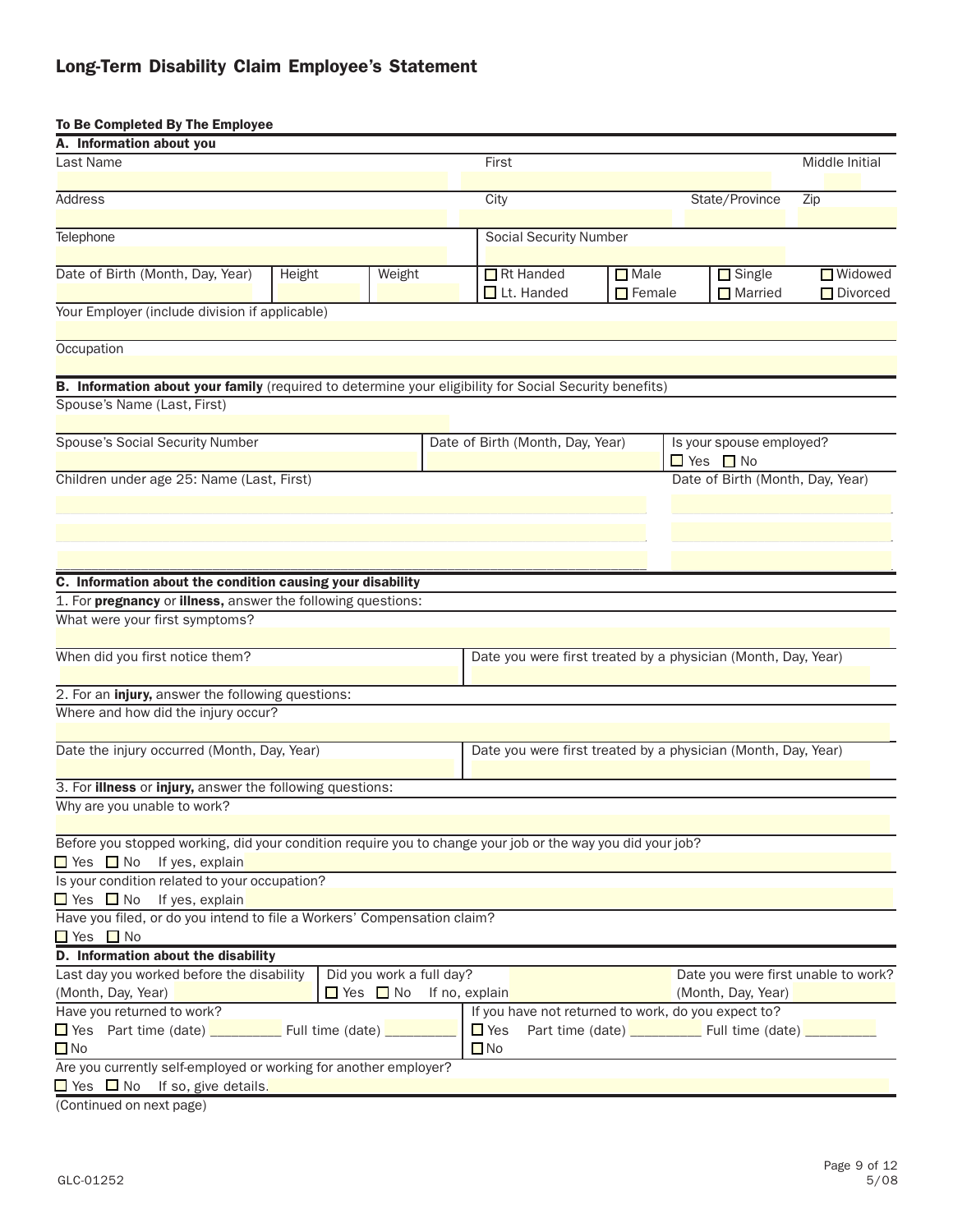| E. Information about physicians and hospitals                                                                                                         |        |                 |            |                      |                     |           |                             |
|-------------------------------------------------------------------------------------------------------------------------------------------------------|--------|-----------------|------------|----------------------|---------------------|-----------|-----------------------------|
| First medical attention for the current disability was given by (complete below):                                                                     |        |                 |            |                      |                     |           |                             |
| Doctor's Name<br>Telephone:<br>Fax:                                                                                                                   |        |                 |            |                      |                     |           | Specialty                   |
| Address (Street, City, State, Zip)                                                                                                                    |        |                 | Dates Seen |                      |                     |           |                             |
|                                                                                                                                                       |        |                 |            |                      |                     |           | To                          |
| List all other physicians and hospitals you have seen for this condition:                                                                             |        |                 |            |                      |                     |           |                             |
| Doctor's Name                                                                                                                                         |        |                 |            | Telephone:           |                     | Specialty |                             |
|                                                                                                                                                       |        |                 |            | Fax:                 |                     |           |                             |
| Address (Street, City, State, Zip)                                                                                                                    |        |                 |            |                      |                     |           | Dates Seen                  |
|                                                                                                                                                       |        |                 |            |                      |                     |           | To                          |
| Doctor's Name                                                                                                                                         |        |                 |            | Telephone:           |                     | Specialty |                             |
|                                                                                                                                                       |        |                 |            | Fax:                 |                     |           |                             |
| Address (Street, City, State, Zip)                                                                                                                    |        |                 |            |                      |                     |           | Dates Seen<br>To            |
| Doctor's Name                                                                                                                                         |        |                 |            | Telephone:           |                     | Specialty |                             |
|                                                                                                                                                       |        |                 |            | Fax:                 |                     |           |                             |
| Address (Street, City, State, Zip)                                                                                                                    |        |                 |            |                      |                     |           | Dates Seen                  |
|                                                                                                                                                       |        |                 |            |                      |                     |           | To                          |
| Hospital                                                                                                                                              |        |                 |            |                      |                     |           |                             |
|                                                                                                                                                       |        |                 |            |                      |                     |           |                             |
| Address (Street, City, State, Zip)                                                                                                                    |        |                 |            |                      |                     |           | <b>Dates of Confinement</b> |
|                                                                                                                                                       |        |                 |            |                      |                     |           | To                          |
| Have you ever had the same or a similar condition in the past?                                                                                        |        |                 |            |                      |                     |           |                             |
| □ Yes □ No If yes, complete the following concerning your past treatment:                                                                             |        |                 |            |                      |                     |           |                             |
| Doctor's Name                                                                                                                                         |        |                 |            | Telephone:           |                     | Specialty |                             |
|                                                                                                                                                       |        |                 |            | Fax:                 |                     |           |                             |
| Address (Street, City, State, Zip)                                                                                                                    |        |                 |            |                      |                     |           | Dates Seen                  |
|                                                                                                                                                       |        |                 |            |                      |                     |           | To                          |
| Hospital                                                                                                                                              |        |                 |            |                      |                     |           |                             |
| Address (Street, City, State, Zip)                                                                                                                    |        |                 |            |                      |                     |           | Dates of Confinement        |
|                                                                                                                                                       |        |                 |            |                      |                     |           | To                          |
| F. Information about other disability income                                                                                                          |        |                 |            |                      |                     |           |                             |
| (Check the other income benefits you are receiving or are eligible to receive as a result of your disability and complete the information requested.) |        |                 |            |                      |                     |           |                             |
| Source of Income                                                                                                                                      | Amount | $/$ (wk., mon.) |            | Date claim was filed | Date payments began |           | Date payments ended         |
| <b>Social Security Retirement</b>                                                                                                                     | \$     |                 |            |                      |                     |           |                             |
| Social Security Disability/Yourself \$                                                                                                                |        |                 |            |                      |                     |           |                             |
| Social Security Disability/Dependents \$                                                                                                              |        |                 |            |                      |                     |           |                             |
| <b>Canadian Pension Plan</b>                                                                                                                          |        |                 |            |                      |                     |           |                             |
| Workers' Compensation                                                                                                                                 | \$     |                 |            |                      |                     |           |                             |
| <b>State Disability</b>                                                                                                                               | \$     |                 |            |                      |                     |           |                             |
| Pension/Retirement                                                                                                                                    | \$     |                 |            |                      |                     |           |                             |
| Pension/Disability                                                                                                                                    | \$     |                 |            |                      |                     |           |                             |
| Short Term Disability                                                                                                                                 | \$     |                 |            |                      |                     |           |                             |
| Unemployment                                                                                                                                          | \$     |                 |            |                      |                     |           |                             |
| No-Fault Insurance                                                                                                                                    | \$     |                 |            |                      |                     |           |                             |
| <b>Railroad Retirement</b>                                                                                                                            | \$     |                 |            |                      |                     |           |                             |
| Other (include individual                                                                                                                             |        |                 |            |                      |                     |           |                             |
| or group benefits):                                                                                                                                   | \$     |                 |            |                      |                     |           |                             |
| G. Information about income tax withholding                                                                                                           |        |                 |            |                      |                     |           |                             |
| If your request for benefits is approved, should The Lincoln National Life Insurance Company withhold income taxes from your benefit checks?          |        |                 |            |                      |                     |           |                             |

|  | The Section of the s, how much should be withheld from each check. Federal taxes (minimum is \$88.00 per month) \$ | .00 |
|--|--------------------------------------------------------------------------------------------------------------------|-----|

H. Signature (Required for all claims)

Under what other The Lincoln National Life Insurance policies are you currently covered?

The above Statements are true and complete to the best of my knowledge and belief. I have read and understand the attached Fraud Warning Statements.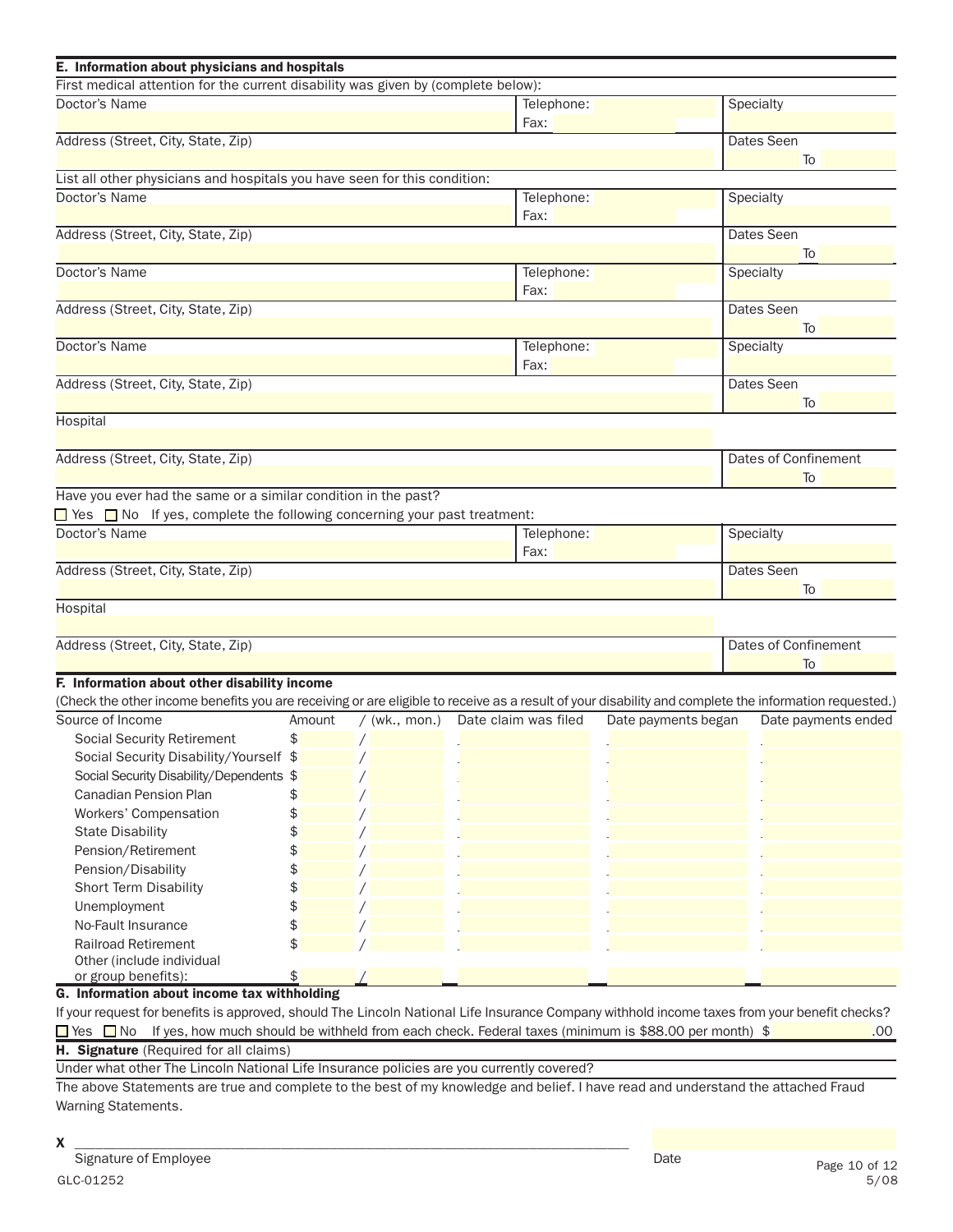## Long-Term Disability Claim Physician's Statement

This form should be completed by the physician who was treating the claimant when he or she last worked.

#### To Be Completed By The Attending Physician

| $\sigma$ De outrigheded by The Additional Provincial<br>A. General Information                      |                                   |                    |  |                                       |                                                       |  |  |
|-----------------------------------------------------------------------------------------------------|-----------------------------------|--------------------|--|---------------------------------------|-------------------------------------------------------|--|--|
|                                                                                                     |                                   |                    |  |                                       |                                                       |  |  |
| This claim is for (Patient's Name)                                                                  |                                   |                    |  |                                       |                                                       |  |  |
| Patient's Social Security Number                                                                    | Height                            | Weight             |  | <b>Blood Pressure</b>                 | Date of Birth (Month, Day, Year)                      |  |  |
| Primary Diagnosis including ICD 9 or DSM code                                                       |                                   |                    |  |                                       |                                                       |  |  |
| B. Complete this section for normal pregnancy, then go to section E.                                |                                   |                    |  |                                       |                                                       |  |  |
| What was the date of the last menstrual period?                                                     |                                   |                    |  |                                       | What is the expected date of delivery?                |  |  |
|                                                                                                     |                                   |                    |  |                                       |                                                       |  |  |
| What is the expected length of postpartum recovery?                                                 |                                   |                    |  | What was the first date of treatment? | What was the last date of treatment?                  |  |  |
| C. Complete this section for all conditions except normal pregnancy.                                |                                   |                    |  |                                       |                                                       |  |  |
| Symptoms                                                                                            |                                   |                    |  |                                       |                                                       |  |  |
| Objective Findings                                                                                  |                                   |                    |  |                                       |                                                       |  |  |
| Are there secondary conditions contributing to the disability?                                      |                                   |                    |  |                                       |                                                       |  |  |
| $\Box$ Yes $\Box$ No If yes, what are they? (Please include ICD 9 or DSM code.)                     |                                   |                    |  |                                       |                                                       |  |  |
|                                                                                                     |                                   |                    |  |                                       |                                                       |  |  |
| If this is a cardiac condition, what is the functional capacity?                                    |                                   |                    |  | □ Class 1 - No limitation             | □ Class 3 - Marked limitation                         |  |  |
| (American Heart Association)                                                                        |                                   |                    |  | □ Class 2 - Slight limitation         | □ Class 4 - Complete limitation                       |  |  |
| When did symptoms first appear?                                                                     | Date of the patient's first visit |                    |  |                                       | Date you believe the patient was first unable to work |  |  |
|                                                                                                     |                                   | (Month, Day, Year) |  |                                       | (Month, Day, Year)                                    |  |  |
| Date of the patient's last visit                                                                    |                                   |                    |  | How often do you see the patient?     |                                                       |  |  |
| (Month, Day, Year)                                                                                  |                                   |                    |  |                                       |                                                       |  |  |
| Is the patient's condition work related?                                                            |                                   |                    |  |                                       |                                                       |  |  |
| $\Box$ Yes $\Box$ No If yes, explain:                                                               |                                   |                    |  |                                       |                                                       |  |  |
|                                                                                                     |                                   |                    |  |                                       |                                                       |  |  |
| Has the patient undergone surgery?<br>$\Box$ Yes $\Box$ No If yes, give date, procedure and result. |                                   |                    |  |                                       |                                                       |  |  |
|                                                                                                     |                                   |                    |  |                                       |                                                       |  |  |
| If no, do you expect surgery to be performed in the future?                                         |                                   |                    |  |                                       |                                                       |  |  |
| $\Box$ Yes $\Box$ No If yes, give date and type of surgery.                                         |                                   |                    |  |                                       |                                                       |  |  |
| What medication is the patient currently taking?                                                    |                                   |                    |  |                                       |                                                       |  |  |
|                                                                                                     |                                   |                    |  |                                       |                                                       |  |  |
| Please indicate other types and frequencies of treatment.                                           |                                   |                    |  |                                       |                                                       |  |  |
| Has the patient been referred to a medical rehabilitation or therapy program?                       |                                   |                    |  |                                       |                                                       |  |  |
| $\Box$ Yes $\Box$ No If yes, give details.                                                          |                                   |                    |  |                                       |                                                       |  |  |
|                                                                                                     |                                   |                    |  |                                       |                                                       |  |  |
| Have you referred the patient for other types of consultations?                                     |                                   |                    |  |                                       |                                                       |  |  |
| $\Box$ Yes $\Box$ No If yes, give details.                                                          |                                   |                    |  |                                       |                                                       |  |  |
|                                                                                                     |                                   |                    |  |                                       |                                                       |  |  |
| Has the patient been hospital confined?                                                             |                                   |                    |  |                                       |                                                       |  |  |
| If yes, complete the following:<br>$\Box$ Yes $\Box$ No                                             |                                   |                    |  |                                       |                                                       |  |  |
| Name of Hospital                                                                                    |                                   |                    |  |                                       |                                                       |  |  |
| Address                                                                                             |                                   |                    |  |                                       | Dates of Confinement                                  |  |  |
|                                                                                                     |                                   |                    |  |                                       | through                                               |  |  |
| (Continued on next page)                                                                            |                                   |                    |  |                                       |                                                       |  |  |